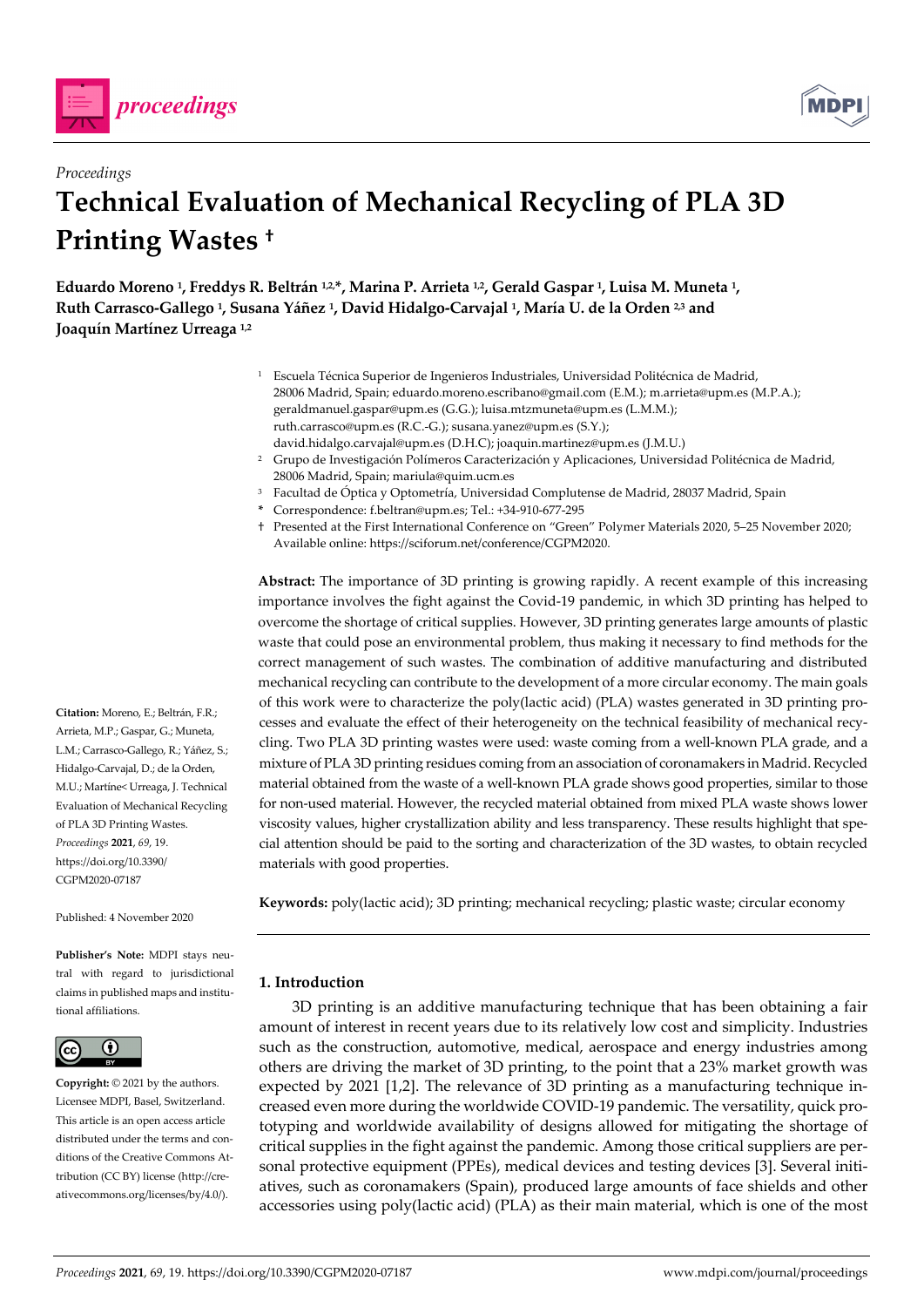commonly used plastics in 3D printing applications due to its renewable origin, good properties and commercial availability [4]. However, 3D printing generates a large amount of plastic waste, coming from scrap, failed prints and defective pieces. Therefore, to assure the sustainability of 3D printing, it is necessary to propose methods to manage the increasing amount of plastic waste generated. One of the most interesting alternatives is the mechanical recycling of the plastic waste, since it allows for reducing raw materials and energy consumption, as well as emissions related to the manufacture of the virgin polymers [5].

Despite the potential advantages of mechanical recycling of 3D printing wastes, only a very small fraction of PLA waste is currently recycled [6]. The destination for the vast majority of 3D printing waste is landfill. In order to explain this fact, a well-known barrier to the mechanical recycling of PLA 3D printing waste is the degradation suffered by the polymer during the recycling process, which results in chain scission that leads to a decrease of the average molecular weight and, consequently, of some mechanical and thermal properties [6,7]. This result is in good agreement with other studies related to the mechanical recycling of PLA waste from other applications [8,9]. Peeters et al. have analyzed other barriers that hinder the mechanical recycling of PLA 3D printing waste. Their results have shown that other important barriers are the use of different grades of the polymer and the lack of knowledge of the properties of the residues [10].

Therefore, the main objective of this work was to evaluate the effects of the heterogeneity of 3D printing PLA residues on the properties of the recycled material. Two very different residues were collected, characterized and then recycled. One of them came from a pure well-known PLA grade, which was printed under controlled conditions. The other waste is a mixture of PLA waste generated by different users that are part of a group of coronamakers in Madrid (Spain) and were generated during the Covid-19 pandemic. The characterization of this waste mix showed the presence of different degrees of PLA and the absence of significant contamination from other plastics. No information was available on the conditions under which these mixed wastes were produced. The main results suggest that special care must be paid to the selection and characterization of the PLA 3D printing waste, since heterogeinity could lead to materials with lower viscosity, different crystallization behavior and visual appearance and lower thermal properties.

## **2. Experiments**

## *2.1. Materials*

Two PLA wastes were used in this study. One of them consisted of PLA 3D printing wastes coming from a single well-known grade, which is commercially available under the name of Smartfil® PLA (Smart Materials 3D, Spain). The second waste consisted of a mixture of PLA 3D printing wastes coming from an association of coronamakers of Madrid (Spain). The non-used Smartfil® PLA filament was also used to obtain a reference material.

### *2.2. 3D Printing Conditions of the Reference Grade*

Waste coming from Smartfil® PLA was printed at room temperature (23–25 °C) in a ABAX PRI5 3D printer operating at 200 °C.

## *2.3. Mechanical Recycling of the Materials*

All the PLA 3D-printing wastes were subjected to an energic washing process, similar to that used in industrial conditions [8,11], at 85 °C using a 1% wt. NaOH and 0.3% wt. surfactant solution. After the washing step, all materials were carefully dried under vacuum.

Mechanical recycling of the 3D printing wastes was conducted in a Rondol Microlab twin-screw microcompounder with a L/D ratio of 20, using a rotation speed of 60 rpm.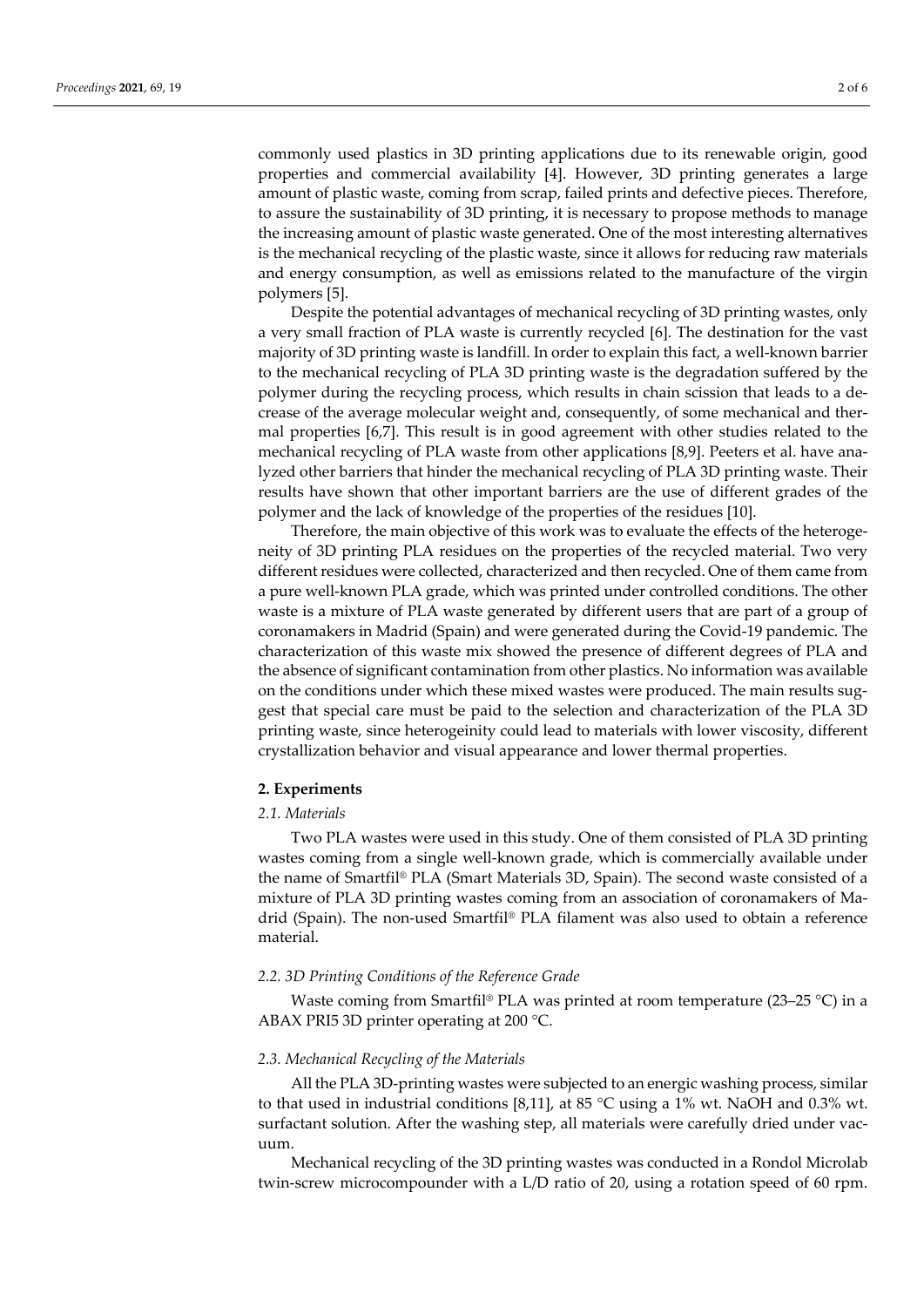The temperature profile, from hopper to die was 125, 160, 190, 190 and 180 °C. After extrusion, the samples were turned into films, with a thickness of  $200 \pm 10 \mu m$ , using a hotplate press (IQAP-LAP) at 190 °C. A sample of the non-used (virgin) PLA filament was also processed in order to be used as a reference material. The studied materials are summarized in Table 1.

**Table 1.** Description of the obtained materials.

| Sample        | Description                                                                                    |  |  |
|---------------|------------------------------------------------------------------------------------------------|--|--|
| PLA-f         | Non-used PLA 3D filament (Smartfil <sup>®</sup> PLA)                                           |  |  |
| Ref-3D-PLA    | PLA-f subjected to printing under controlled conditions                                        |  |  |
| 3D-PLA-R      | 3D printing wastes coming from PLA-f, subjected to mechanical recycling                        |  |  |
| $Cor-PLA-w-R$ | 3D printing wastes coming from the coronamakers association, subjected to mechanical recycling |  |  |

#### *2.4. Characterization Techniques*

Intrinsic viscosity measurements of the samples were performed using an Ubbelohde viscometer at 25 °C, using chloroform as a solvent. Each sample was measured at four different concentrations.

DSC scans were performed in a TA Instruments Q20 calorimeter, using aluminum pans, samples of 5 mg and a 50 mL/min nitrogen flowrate. The samples were subjected to the following protocol: a first heating scan from 30 to 180  $^{\circ}$ C, at 5  $^{\circ}$ C/min; a three minute isothermal step at 180 °C; a cooling scan from 180 to 0 °C at 5 °C/min; a one minute isothermal step at  $0^{\circ}C$ ; and a second heating from 0 to 180  $^{\circ}C$  at 5  $^{\circ}C/\text{min}$ .

TGA tests were conducted in a TA Instruments TGA 2050 thermobalance, under nitrogen atmosphere (30 mL/min), using samples of 10 mg and platinum pans. The samples were heated from 40 to 800 °C at 10 °C/min.

### **3. Results and Discussion**

## *3.1. Intrinsic Viscosity*

PLA is susceptible to undergo degradation reactions when is subjected to high temperatures and shear stresses, as those present during 3D-printing and other melt extrusion processes. Mechanisms like hydrolysis, oxidative degradation and intermolecular transesterification are responsible for the decrease of the average molecular weight, and intrinsic viscosity, of PLA during melt processing [12]. Furthermore, intrinsic viscosity is a fundamental parameter in the melt processing of polymers, since some processes and equipment are designed to operate at specific intrinsic viscosity conditions. Therefore, it is very important to analyze the effect of the 3D printing process and of the mechanical recycling on the intrinsic viscosity of PLA, in order to quantify the degradation of the polymer during both processes. Obtained results are summarized in Figure 1.

It can be seen on Figure 1 that the 3D printing process, under the conditions used in this work, did not severely degrade PLA, since the intrinsic viscosity values of PLA-f and Ref-3D-PLA are very similar. However, the washing and the melt reprocessing led to an, approximately, 29% decrease of the intrinsic viscosity of the material. This behavior is in good agreement with previous studies focused on the mechanical recycling of PLA, which pointed out that the washing process could weaken the structure of the material and generate terminal -COOH and -OH groups. These terminal groups could catalyze the thermomechanical degradation during the melt reprocessing step [8,13]. It is also worth noting that the recycled blend of the coronamakers waste materials presents the lowest intrinsic viscosity value of all the samples. This result might be explained by the different processing conditions, PLA grades and degradation levels that the coronamakers wastes might have, which result in a blend with a lower intrinsic viscosity value. This behavior highlights one of the main technical barriers of mechanical recycling, which is the heterogeneity of the materials and its negative effects on the over performance of the recycled products limiting their industrial exploitation.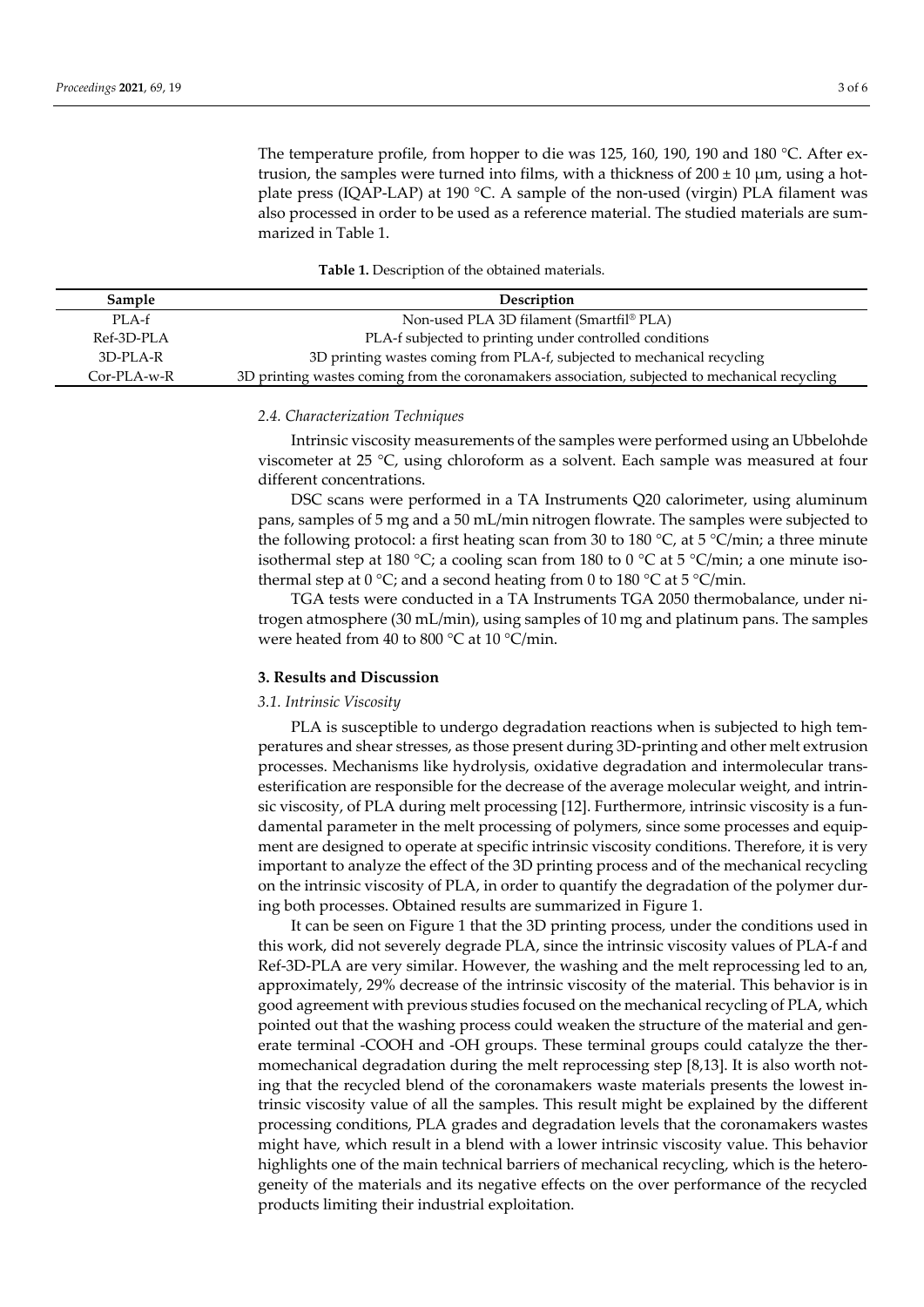

**Figure 1.** Intrinsic viscosity values of the different materials.

#### *3.2. Thermal Properties*

Washing and reprocessing steps, along with the origin of the materials, greatly affects the intrinsic viscosity of the recycled materials, as is shown in Figure 1. Therefore, it could be expected that some properties of the recycled samples would change as a result of the degradation. Among these properties are thermal behavior and thermal stability, which were measured by DSC and TGA, respectively. The most relevant results are presented on Table 2.

| Sample        | $T_{\text{crit}}$ (°C) | $\Delta H_{\text{crist}}$ (J/g) | $T_{10}$ (°C) |
|---------------|------------------------|---------------------------------|---------------|
| PLA-f         | 92.3                   |                                 | 315.2         |
| Ref-3D-PLA    | 94.3                   |                                 | 313.1         |
| 3D-PLA-R      | 94.1                   |                                 | 314.7         |
| $Cor-PLA-w-R$ | 105.3                  |                                 | 299.7         |

**Table 2.** Thermal parameters of the samples obtained by DSC (cooling scan) and TGA.

The DSC results, obtained from the cooling scan, point out that the recyclate coming from a well-known single PLA grade shows a behavior which is very similar to that of the virgin (reference) material. The low crystallization enthalpy values are characteristic of PLA grades with a low crystallization ability. These low values are found even in the 3D-PLA-R sample, which presented an important decrease of the intrinsic viscosity. However, the recycled material obtained from the mixed waste of the coronamakers shows an increase of the crystallization temperature and an important crystallization peak. This behavior is in good agreement with intrinsic viscosity values, since the shorter polymer chains crystallize more easily. Furthermore, this strong crystallization might suggest that the coronamakers' wastes are composed of PLA grades designed to have good crystallization behavior, probably due to using nucleating agents.

Regarding the thermal stability of the samples, Table 2 presents the *T*10 values, which is the temperature at which 10% of the mass is lost, and is commonly used as an indicator of thermal stability. On the one hand, it can be seen that 3D printing in controlled conditions does not significantly affect the thermal stability of PLA, since the *T*10 values of PLAf and Ref-3D-PLA are very close between each other, even after the recycling process (Ref-3D-PLA). On the other hand, it can be seen that the recyclate obtained from the mixed waste shows a lower thermal stability, which is in good agreement with the intrinsic viscosity values, since shorter polymer chains are removed at lower temperatures [8,14].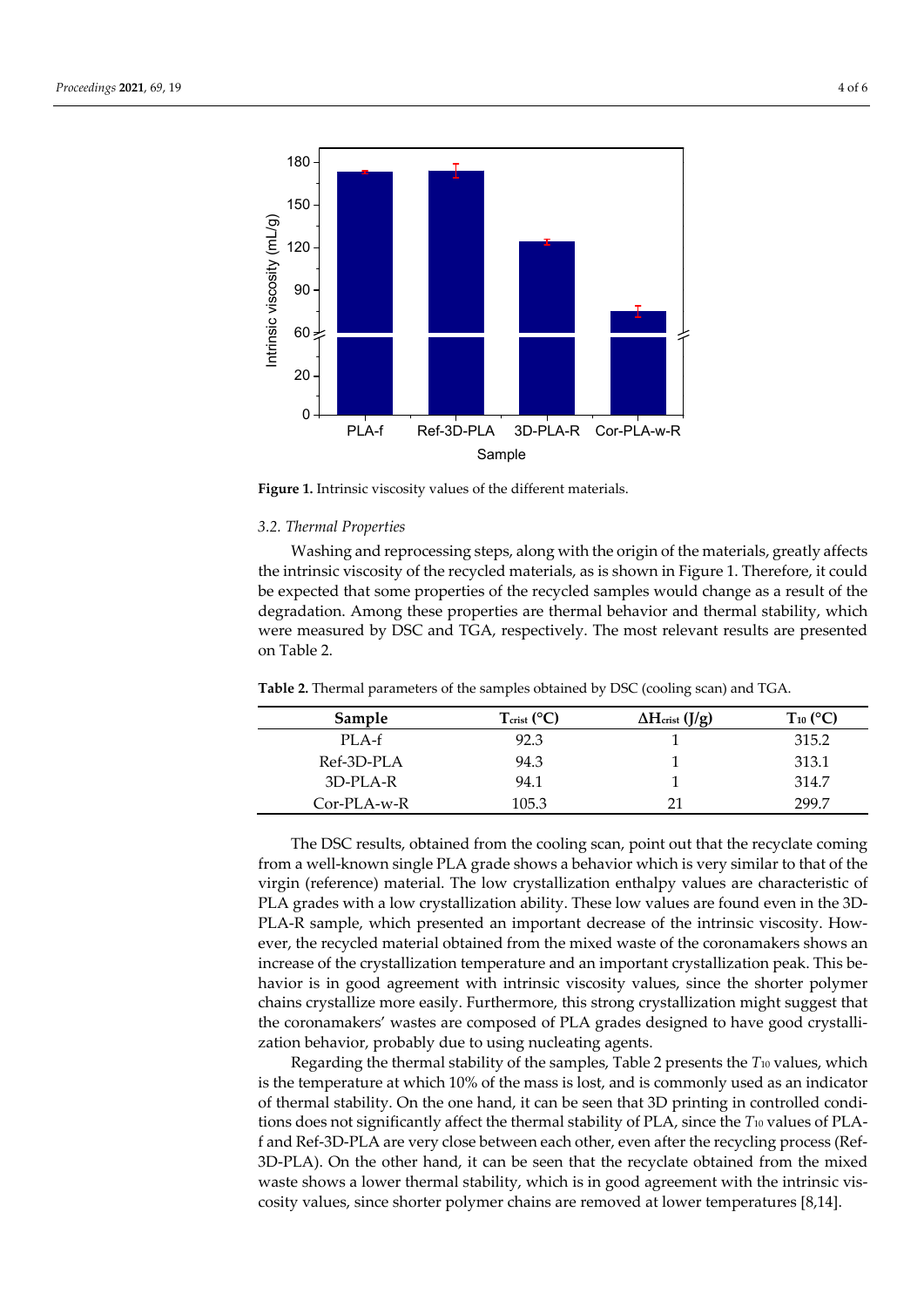## *3.3. Visual Properties*

In the field of 3D printing manufacturing, the visual aspect of the obtained products plays a very important role in the potential demand of the printing materials. Figure 2 shows the visual aspect of the different materials. On the one hand, it can be seen that all the samples coming from the well-known PLA grade show a similar visual aspect. On the other hand, the Cor-PLA-w-R sample presents a totally different color and less transparency than the other samples, which could be attributed to the presence of different colored materials in the 3D printing wastes.



**Figure 2.** Visual appearance of the different films samples.

#### **4. Conclusions**

The technical viability of the mechanical recycling of homogeneous and heterogeneous PLA 3D printing wastes was studied. The effect of an energic washing process and a melt reprocessing step was determined on two different samples: (i) a PLA 3D printing waste coming from a single well known PLA filament and (ii) a mixed PLA 3D printing waste coming from different PLA grades, kindly supplied by a coronamakers association. Intrinsic viscosity measurements suggest that 3D printing process does not severely degrade the material, but the washing and reprocessing steps led to an important degradation. Furthermore, the intrinsic viscosity values of the recyclate coming from the mixed waste was low, which might be problematic when determining processing conditions for the recycled material. Regarding the properties of the materials, the thermal analysis results point out that the recycled PLA crystallizes more easily than the sample recycled from a single PLA grade.

Overall, the results suggest that mechanical recycling of 3D printing PLA wastes is feasible from a material properties point of view. However, special attention should be paid to the origin and composition of the wastes, since heterogeneity could lead to recycled materials with poor properties.

**Author Contributions:** E.M., L.M.M., R.C.-G., S.Y. and J.M.U. conceived and designed the experiments; E.M., F.R.B., M.P.A., G.G. and M.U.d.l.O. performed the experiments; E.M., F.R.B., M.P.A., D.H.C, M.U.d.l.O. and J.M.U. analyzed the data; L.M.M., R.C.-G., S.Y. and D.H.C contributed to 3D printing wastes. All authors have read and agreed to the published version of the manuscript.

**Institutional Review Board Statement:** Not applicable.